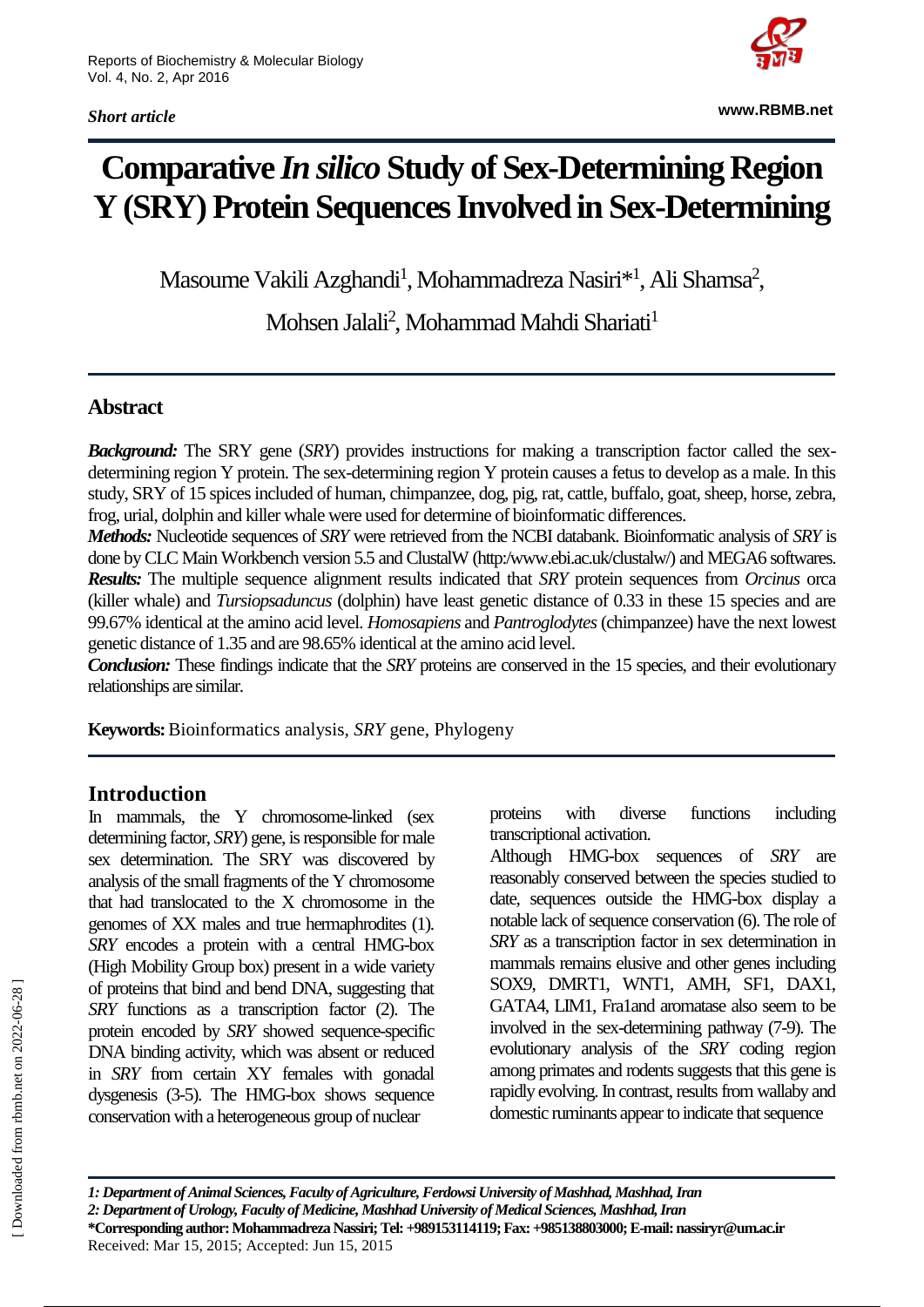evolution of the *SRY* is less rapid (6). Zwingman *et al*. (10, 11) reported that the *SRY* is transcribed during mouse pre implantation development as early as the two-cell stage, while other sex determining regions are not, suggesting that mammalian sex determination starts prior to gonadal differentiation. The present study was conducted to determine the bioinformatic differences and relationship of *SRY* protein sequences from 15 different spices.

## **Materials and Methods**

## *Obtaining protein sequences*

The functional protein sequences of the SRY from the 15 species chosen were downloaded from the NCBI database (Table 1).

## *Multiple sequence alignment*

These sequences were analyzed on CLC Main Workbench version 5.5 and ClustalW (http:/www.ebi.ac.uk/clustalw/) for the multiple sequences alignment (Fig. 1).

| Seq.<br>no.    | Organism                                                       | <b>Protein ID</b><br>(NCBI<br>Reference<br>Sequence) | Locus                      | <b>Definition</b>                                   | <b>Version</b>              | Length<br>(aa)<br>5021 |  |
|----------------|----------------------------------------------------------------|------------------------------------------------------|----------------------------|-----------------------------------------------------|-----------------------------|------------------------|--|
| $\mathbf{1}$   | <b>Bostaurus</b><br>(cattle)                                   | EU_581861.1                                          | EU_581861                  | Sex determining<br>region Y (SRY) gene              | EU_581861.1<br>GI:190333256 |                        |  |
| $\mathfrak{2}$ | <b>Bubalusbubalis</b><br>(water buffalo)                       | DQ_119747.1                                          | DQ_119747                  | Sex determining<br>factor (SRY) gene                | DQ_119747.1<br>GI:71082649  | 281                    |  |
| 3              | Canis lupus familiaris<br>$dog$                                | AF_107021.1                                          | AF_107021                  | Sex determining<br>region Y protein<br>(SRY) gene   | AF_107021.1<br>GI:5114117   | 526                    |  |
| 4              | Capra hircus<br>(goat)                                         | JN_561348.1                                          | JN_561348                  | Sex-determining<br>region of Y protein<br>gene      | JN_561348.1<br>GI:363990272 | 366                    |  |
| 5              | <b>Equuscaballus</b><br>(horse)                                | Z_26908.1                                            | Z-26908                    | SRY gene                                            | Z_26908.1<br>GI:407796      | 56                     |  |
| 6              | Equusgrevyi<br>(Grevy's zebra)                                 | EU_240941.1                                          | EU_240941                  | Sex-determining<br>region Y protein<br>$(SRY)$ gene | EU 240941.1<br>GI:160221277 | 330                    |  |
| 7              | <b>Homo</b> sapiens<br>(human)                                 | JQ_811934.1                                          | JQ_811934                  | SRY (SRY) gene                                      | JQ_811934.1<br>GI:383087990 | 274                    |  |
| 8              | <b>Musmusculus</b><br>(mouse)                                  | $U_70654.1$                                          | U_70654                    | Sex determining<br>protein (SRY) gene               | U 70654.1<br>GI:2623372     | 532                    |  |
| 9              | Orcinus orca<br>(killer whale)                                 | AB108526.2<br>GI:134287141                           | AB108526.2<br>GI:134287141 | SRY gene for testis<br>determining factor           | AB108526.2<br>GI:134287141  | 641                    |  |
| 10             | <b>Ovisaries</b><br>(sheep)                                    | Z_30265.1                                            | Z_30265                    | Sex determining<br>region of Y<br>chromosome        | Z_30265.1<br>GI:607141      | 241                    |  |
| 11             | Ovisvignei<br>(Urial)                                          | JN_992678.1                                          | JN_992678                  | Sex determining<br>region Y(SRY) gene               | JN992678.1<br>GI:361584461  | 241                    |  |
| 12             | Pan troglodytes<br>(chimpanzee)                                | DQ_977342.1                                          | DQ_977342                  | determining region<br>$Y(SRY)$ gene                 | DQ_977342.1<br>GI:124111148 | 381                    |  |
| 13             | <b>Rattusnorvegicus</b><br>(Norway rat)                        | FJ_168067.1                                          | FJ_168067                  | SRY (SRY) gene                                      | FJ_168067.1<br>GI:208463432 | 707                    |  |
| 14             | <b>Susscrofa</b><br>(pig)                                      | GU_143246.1                                          | GU_143246                  | transcription factor<br>Sry1 (SRY1) gene            | GU_143246.1<br>GI:313755232 | 458                    |  |
| 15             | <b>Tursiopsaduncus</b><br>(Indo-pacific bottlenose<br>dolphin) | AB_275396.1                                          | AB_275396                  | Sex determining<br>region Y (SRY) gene              | AB_275396.1<br>GI:134122709 | 641                    |  |

**Table 1.**Descriptions of SRY protein sequences from the 15 species analyzed in this study.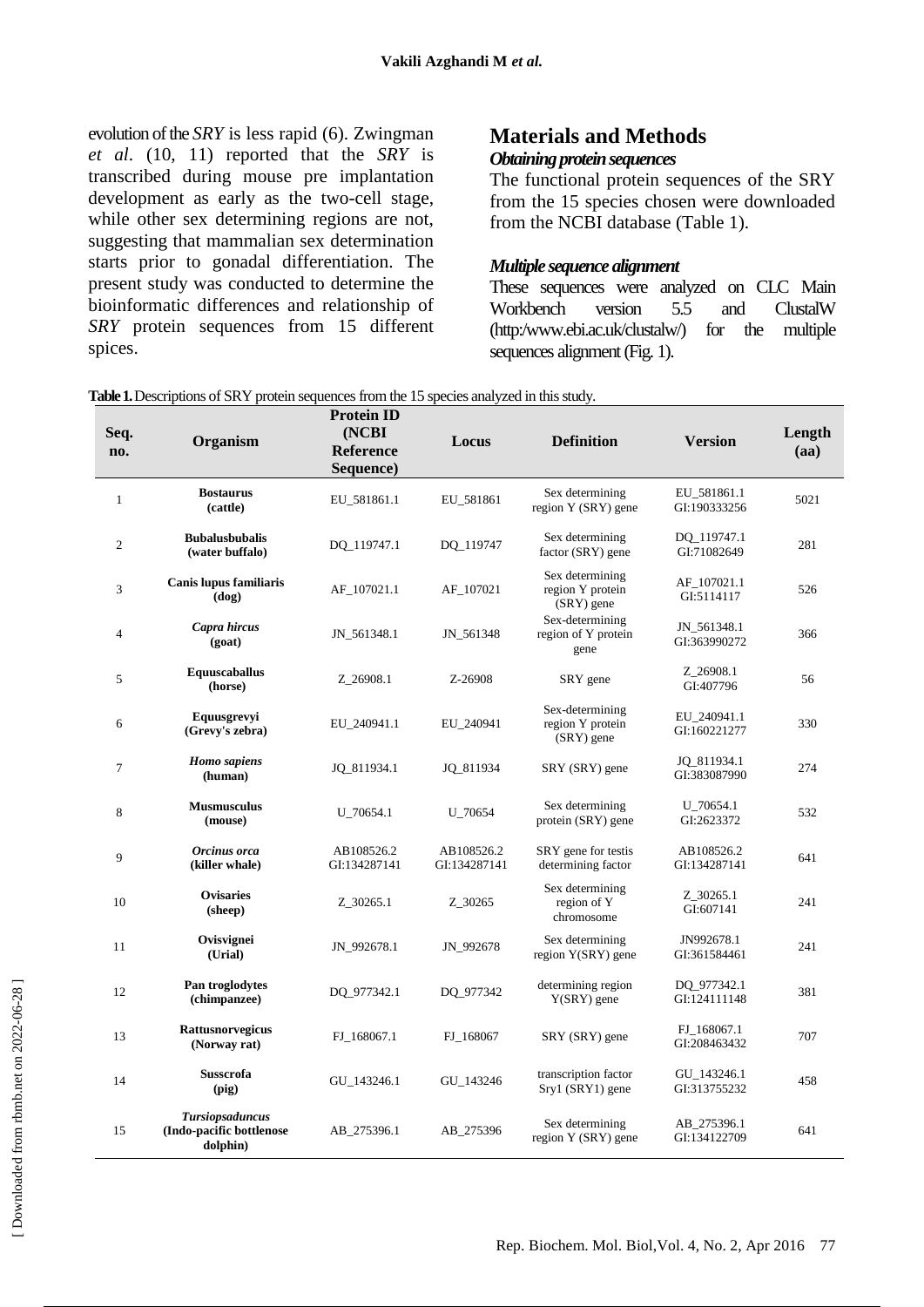

**Fig. 1.** Multiple sequence alignment result (a: DNA, b: Protein) by by Geneious 7.1.2 and CLC Main Workbench version 5.5. Green boxes represent 100% identity between species. Green-brown regions represent 30-99% identity, and red regions represent 0-29% identity.

#### *Construction of phylogenetic trees*

The phylogenetic trees were first constructed using the neighbor joining method from the MEGA6 package. Confidence on each node was assessed by 1000 bootstrap replications (Fig. 2). Also the maximum likelihood method from a MEGA6 package was used to construct a phylogenetic tree and 1000 replicates were used for bootstrap statistical test (Fig. 3).

#### *Pairwise distances*

To measure genetic distances between sequences, a pairwise distances method from the CLC Main

Workbench version 5.5 package was used. SRY proteins and nucleotide in human, chimpanzee, dog, pig, rat, cattle, buffalo, goat, sheep, horse, zebra, frog, urial, dolphinand killer whale (showed by green in Fig. 1).

The pairwise distances method of phylogenetic analysis relies on a measure of genetic distance between the sequences being classified. This analysis shows the differences and percent identity of each sequence pair in the current alignment.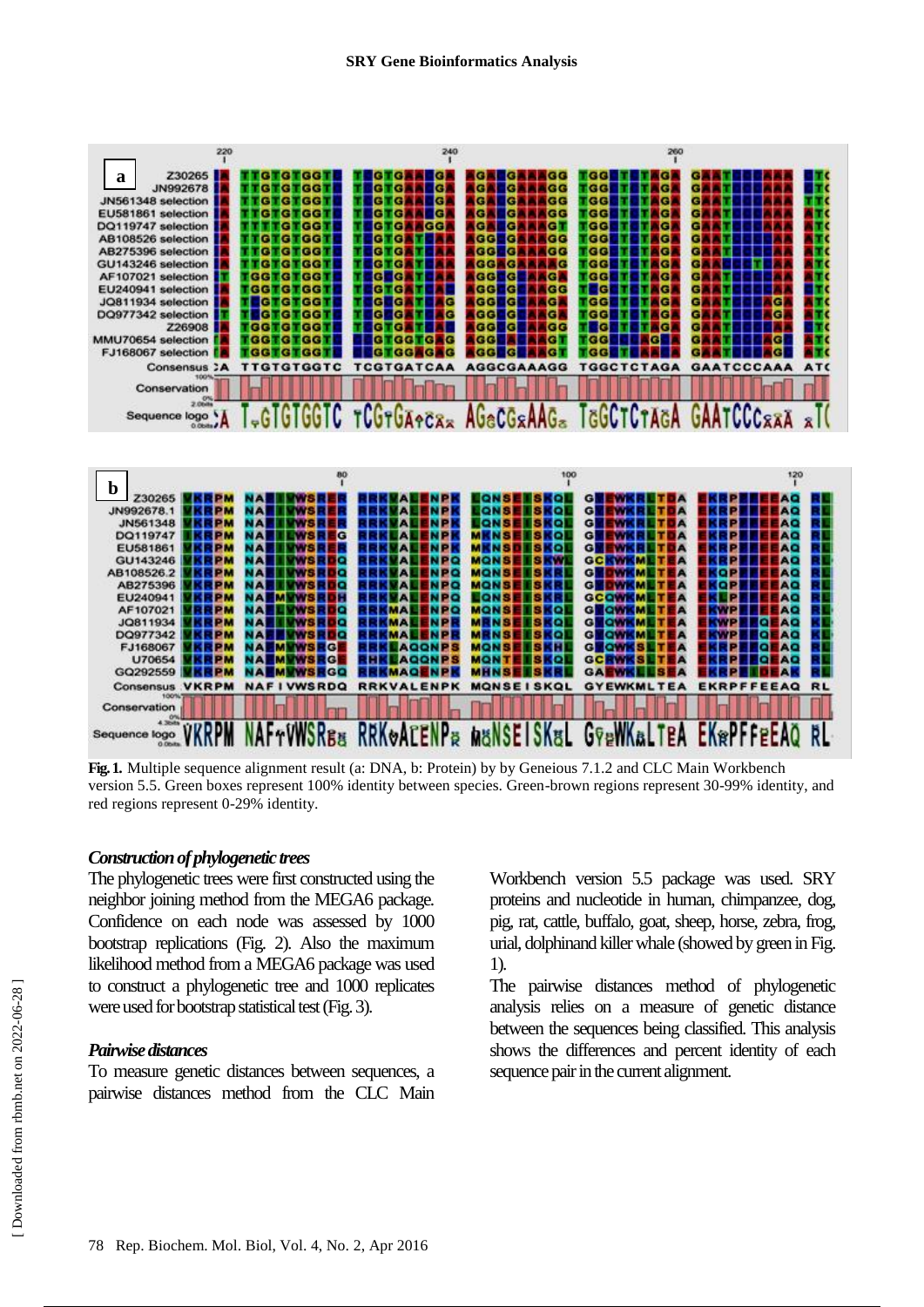

**Fig. 2.**Molecular phylogenetic analysis by the neighbor-joining method. The optimal phylogenetic tree with the sum of branch length 0.49450736 is shown.



**Fig. 3.**Molecular phylogenetic analysis by the maximum likelihood method. The evolutionary history was inferred using the maximum likelihood method based on the JTT matrix-based model with 1000 replicates of the bootstrap test.

## **Results and Discussion**

Sequence comparison between the *SRY* protein sequences (Fig. 4) indicated that the *SRY* protein Sequences from *Orcinus orca* (killer whale) and *Tursiopsaduncus* (dolphin) have least genetic distance of 0.33 in these 15 species and are 99.67% identical at the amino acid level. Sex-determining region Y protein sequences from *Homo sapiens* 

and Pan t*roglodytes* (chimpanzee) have a genetic distance of 1.35 and are 98.65% identical at the amino acid level. The maximum genetic distance of 89.98 occurred between *Equuscabal* and *Musmusculus* (mouse). These proteins were 10.02% similar at the amino acid level (Fig. 5).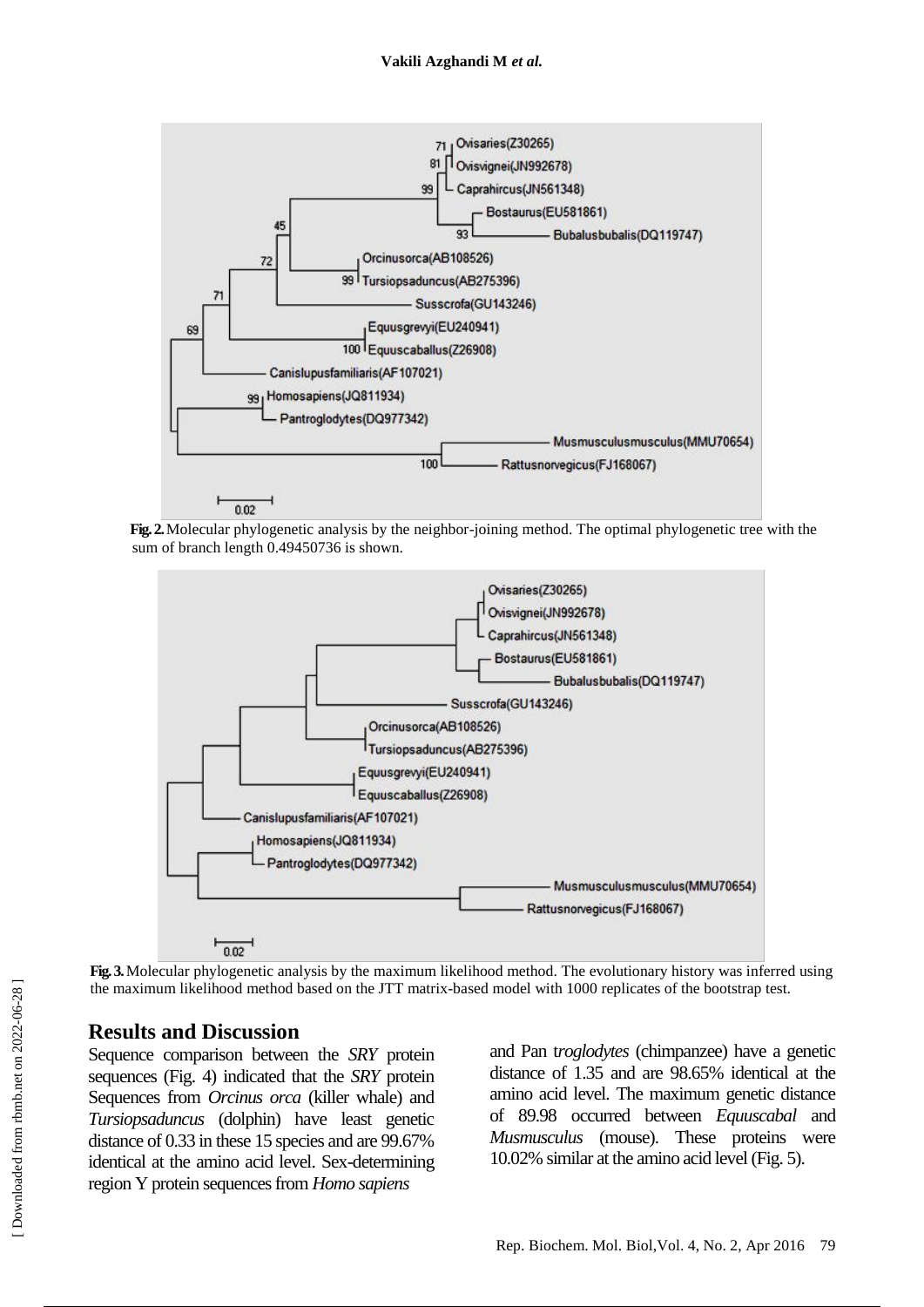|                                   |                         |       |       |       |       |       | 6     |       | 8     |       | 10    | 11    | 12    | 13    | 14    | 15  |
|-----------------------------------|-------------------------|-------|-------|-------|-------|-------|-------|-------|-------|-------|-------|-------|-------|-------|-------|-----|
| Ovis aries (Z30265)               |                         |       |       | 36    | 44    | 51    | 198   | 198   | 166   | 220   | 209   | 302   | 298   | 547   | 1218  | 498 |
| Ovis vignei (JN992678)            | $\overline{2}$          | 99.85 |       | 36    | 44    | 51    | 198   | 198   | 165   | 220   | 209   | 301   | 297   | 547   | 1218  | 498 |
| Capra hircus (JN561348)           | 3                       | 94.76 | 94.76 |       | 60    | 67    | 209   | 209   | 181   | 233   | 224   | 311   | 309   | 548   | 1221  | 499 |
| Bos taurus (EU581861)             | 4                       | 93.60 | 93.60 | 91.27 |       | 21    | 195   | 194   | 171   | 222   | 215   | 298   | 296   | 552   | 1217  | 492 |
| Bubalus bubalis (DQ119747)        | 5                       | 92.58 | 92.58 | 90.25 | 96.94 |       | 199   | 198   | 175   | 227   | 221   | 302   | 300   | 557   | 1219  | 494 |
| Orcinus orca (AB108526)           | 6                       | 71.47 | 71.47 | 69.88 | 71.90 | 71.33 |       |       | 199   | 200   | 240   | 208   | 208   | 457   | 1145  | 416 |
| Tursiops aduncus (AB275396)       | $\overline{\mathbf{z}}$ | 71.47 | 71.47 | 69.88 | 72.05 | 71.47 | 99.67 |       | 197   | 200   | 239   | 207   | 207   | 457   | 1145  | 416 |
| Sus scrofa (GU143246)             | 8                       | 76.08 | 76.22 | 73.92 | 75.36 | 74.78 | 71.20 | 71.49 |       | 232   | 209   | 306   | 302   | 541   | 1228  | 507 |
| Canis lupus familiaris (AF107021) | 9                       | 68.66 | 68.66 | 66.81 | 68.38 | 67.66 | 69.83 | 69.83 | 66.81 |       | 191   | 245   | 244   | 511   | 1172  | 445 |
| Equus grevyi (EU240941)           | 10                      | 70.60 | 70.60 | 68.50 | 69.76 | 68.92 | 65.96 | 66.10 | 70.48 | 72.91 |       | 278   | 279   | 540   | 1207  | 484 |
| Homo sapiens (JQ811934)           | 11                      | 57.52 | 57.67 | 56.26 | 58.09 | 57.52 | 66.77 | 66.93 | 56.96 | 63.70 | 60.73 |       |       | 446   | 1123  | 396 |
| Pan troglodytes (DQ977342)        | 12                      | 58.09 | 58.23 | 56.54 | 58.37 | 57.81 | 66.77 | 66.93 | 57.52 | 63.85 | 60.59 | 98.65 |       | 447   | 1124  | 397 |
| Equus caballus (Z26908)           | 13                      | 20.38 | 20.38 | 20.23 | 19.65 | 18.92 | 24.34 | 24.34 | 20.91 | 22.58 | 23.40 | 24.53 | 24.37 |       | 1122  | 379 |
| Mus musculus musculus (MMU70654)  | 14                      | 18.96 | 18.96 | 18.76 | 19.03 | 18.90 | 19.42 | 19.42 | 18.30 | 20.16 | 19.75 | 20.30 | 20.23 | 10.02 |       | 804 |
| Rattus norvegicus (FJ168067)      | 15                      | 35.58 | 35.58 | 35.45 | 36.35 | 36.09 | 39.53 | 39.53 | 34.41 | 39.46 | 37.31 | 41.42 | 41.27 | 25.10 | 35.53 |     |

**Fig. 4.** Estimates of evolutionary divergence between SRY protein sequences. Pairwise distances methods of phylogenetic analyses were conducted using the Poisson correction model. The analysis involved 15 amino acid sequences. All positions containing gaps and missing data were eliminated. This analysis shows the divergence of each sequence pair in the current alignment.

## *Phylogenetic tree*

This analysis shows evolutionary relationships predicted from the multiple sequence alignment. The length of each pair of branches represents the distance between sequence pairs. The phylogenic trees (Fig. 3 and 4) classified the species into two groups. Group 1 contains of four species (*Homo sapiens, Pan troglodytes, Rattusnorvegicus, and Musmusculus*) with the lowest genetic distances, Group 2 contains 11 species (*Canis lupus, Tursiopsaduncus, Susscrofa, Ovisvignei ,Equusgrevyi, Orcinus orca , Bostaurus, Bubalusbubalis, Capra hircus, Ovisaries, and Equuscaballus*).

The phylogenetic tree constructed by MEGA 6 shows that the evolutionary relationships between the *SRY* protein sequences from the 15 species analyzed are similar to their species evolutionary relationships*.*

## *Molecular Phylogenetic analysis by Maximum Likelihood method*

The evolutionary history was inferred by using the Maximum Likelihood method based on the Tamura-Nei model (12). The tree with the highest log likelihood (-755.3722) is shown. Initial tree(s) for the heuristic search were obtained automatically by applying Neighbor-Join and BioNJ algorithms to a matrix of pairwise distances estimated using the Maximum Composite Likelihood (MCL) approach, and then selecting the topology with superior log likelihood value. The tree is drawn to scale, with branch lengths measured in the number of substitutions per site. All positions containing gaps and missing data were eliminated. There were a total

of 165 positions in the final dataset. Evolutionary analyses were conducted in MEGA6 (13).

## *Molecular Phylogenetic analysis by Neighbor-Joining method*

The evolutionary history was inferred using the Neighbor-Joining method (14). The optimal tree with the sum of branch length 0.49450736 is shown. The percentage of replicate trees in which the associated taxa clustered together in the bootstrap test (1000 replicates) are shown next to the branches (15). The tree is drawn to scale, with branch lengths in the same units as those of the evolutionary distances used to infer the phylogenetic tree. The evolutionary distances were computed using the Maximum Composite Likelihood method (14) and are in the units of the number of base substitutions per site. All positions containing gaps and missing data were eliminated. There were a total of 165 positions in the final dataset. Evolutionary analyses were conducted in MEGA6 (15).

The SRY proteins are conserved in the 15 species analyzed in our study, and their evolutionary relationships are similar to the species evolutionary relationships.

## **Acknowledgment**

The authors gratefully acknowledge the contribution of Montaserieh Infertility Research & Treatment Center of Mashhad for assisting with the conduct of the study. This work was financially supported by Ferdowsi University of Mashhad.